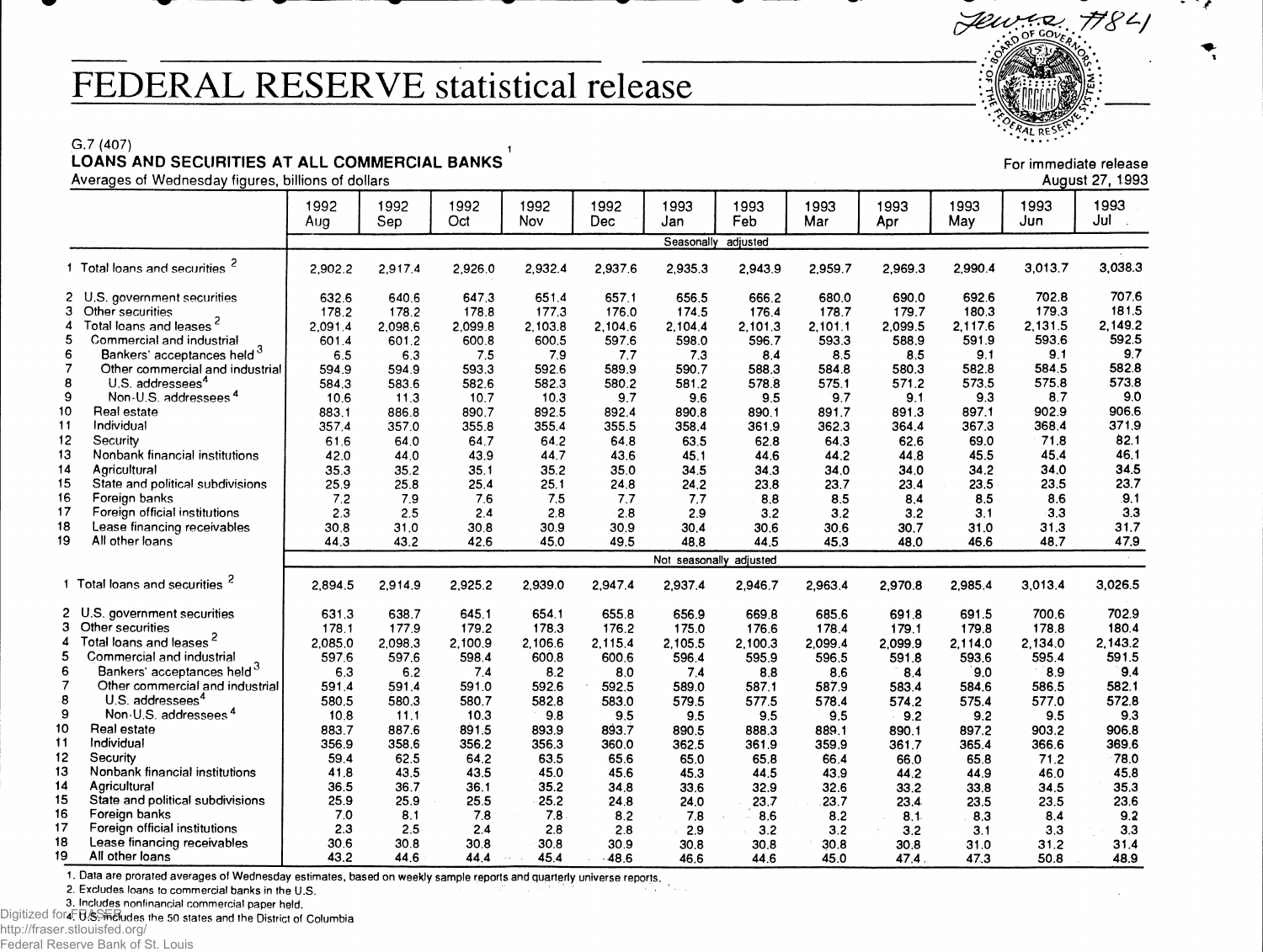## G.7 (407) 1 **LOANS AND SECURITIES AT DOMESTICALLY CHARTERED COMMERCIAL BANKS**

| ,,,,,,,                                                                           | 1992<br>Aug | 1992<br>Sep | 1992<br>Oct | 1992<br>Nov | 1992<br><b>Dec</b> | 1993<br>Jan | 1993<br>Feb             | 1993<br>Mar | 1993<br>Apr | 1993<br>May | 1993<br>Jun | 1993<br>Jul |
|-----------------------------------------------------------------------------------|-------------|-------------|-------------|-------------|--------------------|-------------|-------------------------|-------------|-------------|-------------|-------------|-------------|
|                                                                                   |             |             |             |             |                    | Seasonally  | adjusted                |             |             |             |             |             |
| 1 Total loans and securities <sup>2</sup>                                         | 2,580.9     | 2.593.5     | 2.603.5     | 2.608.7     | 2.610.8            | 2,606.2     | 2,616.9                 | 2,630.2     | 2.640.3     | 2.658.9     | 2,674.7     | 2.690.7     |
|                                                                                   | 593.2       | 600.6       | 606.5       | 610.0       | 614.4              | 615.0       | 624.2                   | 635.4       | 643.6       | 645.9       | 653.4       | 655.9       |
| 2 U.S. government securities                                                      | 155.7       | 155.5       | 156.5       | 156.0       | 154.5              | 153.2       | 154.2                   | 155.5       | 155.1       | 156.0       | 157.2       | 157.3       |
| Other securities<br>3<br>Total loans and leases <sup>2</sup>                      | 1.832.0     | 1,837.4     | 1,840.5     | 1,842.7     | 1,841.9            | 1,837.9     | 1,838.5                 | 1.839.3     | 1,841.6     | 1,857.0     | 1.864.1     | 1,877.5     |
| 4                                                                                 | 442.2       | 442.1       | 441.3       | 441.6       | 439.9              | 438.6       | 439.1                   | 438.2       | 434.9       | 436.1       | 436.8       | 433.7       |
| Commercial and industrial<br>5                                                    | 3.3         | 3.2         | 3.6         | 4.4         | 4.2                | 4.0         | 5.0                     | 5.0         | 4.9         | 5.5         | 5.6         | 5.9         |
| Bankers' acceptances held <sup>3</sup><br>6                                       | 438.9       | 438.9       | 437.7       | 437.2       | 435.7              | 434.6       | 434.1                   | 433.2       | 430.0       | 430.6       | 431.3       | 427.7       |
| Other commercial and industrial<br>$\overline{7}$                                 | 436.9       | 436.9       | 435.9       | 435.7       | 434.0              | 433.4       | 432.4                   | 431.5       | 428.2       | 428.9       | 429.4       | 426.1       |
| U.S. addressees <sup>4</sup><br>8                                                 |             | 2.0         | 1.8         | 1.6         | 1.7                | 1.2         | 1.7                     | 1.7         | 1.8         | 1.7         | 1.9         | 1.6         |
| Non-U.S. addressees <sup>4</sup><br>9                                             | 1.9         | 831.8       | 836.9       | 839.5       | 840.5              | 840.1       | 839.5                   | 841.4       | 842.5       | 848.6       | 854.2       | 858.5       |
| Real estate<br>10                                                                 | 827.9       |             | 355.8       | 355.4       | 355.5              | 358.4       | 361.9                   | 362.3       | 364.4       | 367.3       | 368.4       | 371.9       |
| Individual<br>11                                                                  | 357.4       | 357.0       | 47.1        | 45.8        | 45.4               | 43.1        | 43.5                    | 44.1        | 44.2        | 47.5        | 46.2        | 53.3        |
| 12<br>Security                                                                    | 44.9        | 46.0        |             |             | 25.5               | 25.1        | 23.2                    | 22.6        | 23.5        | 24.5        | 24.4        | 24.3        |
| Nonbank financial institutions<br>13                                              | 25.5        | 26.2        | 26.3        | 26.7        | 35.0               | 34.5        | 34.3                    | 34.0        | 34.0        | 34.2        | 34.0        | 34.5        |
| 14<br>Agricultural                                                                | 35.3        | 35.2        | 35.1        | 35.2        |                    | 24.2        | 23.8                    | 23.7        | 23.4        | 23.5        | 23.5        | 23.7        |
| State and political subdivisions<br>15                                            | 25.9        | 25.8        | 25.4        | 25.1        | 24.8               | 2.6         | 3.1                     | 3.1         | 3.0         | 3.2         | 2.9         | 3.1         |
| Foreign banks<br>16                                                               | 2.5         | 3.0         | 2.7         | 2.5         | 2.6                |             | 1.6                     | 1.6         | 1.5         | 1.5         | 1.5         | 1.5         |
| Foreign official institutions<br>17                                               | 1.0         | 1.0         | 1.0         | 1.5         | 1.5                | 1.5         | 30.6                    | 30.6        | 30.7        | 31.0        | 31.3        | 31.7        |
| Lease financing receivables<br>18                                                 | 30.8        | 31.0        | 30.8        | 30.9        | 30.9               | 30.4        |                         | 37.7        | 39.6        | 39.6        | 40.9        | 41.4        |
| 19<br>All other loans                                                             | 38.5        | 38.3        | 38.1        | 38.5        | 40.2               | 39.4        | 37.9                    |             |             |             |             |             |
|                                                                                   |             |             |             |             |                    |             | Not seasonally adjusted |             |             |             |             |             |
| 1 Total loans and securities <sup>2</sup>                                         | 2,577.2     | 2,593.7     | 2.604.3     | 2.614.6     | 2,615.4            | 2,604.9     | 2,616.5                 | 2,630.1     | 2,642.7     | 2,655.8     | 2,675.5     | 2,683.3     |
|                                                                                   | 592.9       | 599.8       | 605.0       | 612.2       | 612.7              | 613.7       | 626.6                   | 639.1       | 646.1       | 644.9       | 652.4       | 652.5       |
| 2 U.S. government securities<br>Other securities<br>3                             | 155.8       | 155.4       | 157.4       | 157.2       | 154.4              | 153.1       | 154.2                   | 155.0       | 154.7       | 155.5       | 156.8       | 156.4       |
| Total loans and leases <sup>2</sup><br>4                                          | 1,828.6     | 1,838.5     | 1,841.9     | 1,845.2     | 1,848.3            | 1,838.1     | 1,835.8                 | 1,836.0     | 1,841.9     | 1,855.3     | 1,866.4     | 1,874.4     |
| Commercial and industrial                                                         | 439.8       | 439.7       | 440.0       | 441.8       | 439.9              | 437.0       | 438.5                   | 440.0       | 437.8       | 438.7       | 437.9       | 433.2       |
| 5<br>Bankers' acceptances held <sup>3</sup>                                       | 3.2         | 3.0         | 3.4         | 4.5         | 4.4                | 4.1         | 5.2                     | 5.1         | 50          | 5.4         | 5.4         | 5.7         |
| 6                                                                                 | 436.6       | 436.6       | 436.5       | 437.3       | 435.5              | 432.9       | 433.3                   | 434.9       | 432.8       | 433.3       | 432.5       | 427.5       |
| $\overline{7}$<br>Other commercial and industrial<br>U.S. addressees <sup>4</sup> | 434.9       | 434.7       | 434.7       | 435.6       | 433.7              | 431.3       | 431.6                   | 433.3       | 431.3       | 431.7       | 430.7       | 425.9       |
| 8                                                                                 | 1.7         | 1.9         | 1.8         | 1.7         | 1.7                | 1.7         | 1.7                     | 1.6         | 1.6         | 1.6         | 1.8         | 1.6         |
| Non-U.S. addressees <sup>4</sup><br>9                                             | 829.1       | 833.3       | 838.6       | 841.2       | 841.6              | 839.1       | 836.9                   | 838.3       | 841.0       | 848.4       | 854.7       | 859.2       |
| 10<br>Real estate                                                                 | 356.9       | 358.6       | 356.2       | 356.3       | 360.0              | 362.5       | 361.9                   | 359.9       | 361.7       | 365.4       | 366.6       | 369.6       |
| Individual<br>11                                                                  | 43.9        | 45.2        | 46.4        | 45.0        | 44.5               | 42.5        | 44.9                    | 45.3        | 46.8        | 46.0        | 47.6        | 52.5        |
| 12<br>Security                                                                    |             | 26.1        | 26.3        | 27.0        | 26.2               | 25.1        | 23.1                    | 22.4        | 23.3        | 24.3        | 24.5        | 24.4        |
| Nonbank financial institutions<br>13                                              | 25.3        | 36.7        | 36.1        | 35.2        | 34.8               | 33.6        | 32.9                    | 32.6        | 33.2        | 33.8        | 34.5        | 35.3        |
| 14<br>Agricultural                                                                | 36.5        |             | 25.5        | 25.2        | 24.8               | 24.0        | 23.7                    | 23.7        | 23.4        | 23.5        | 23.5        | 23.6        |
| 15<br>State and political subdivisions                                            | 25.9        | 25.9        |             | 2.6         | 2.8                | 2.6         | 3.1                     | 3.0         | 2.9         | 3.1         | 2.9         | 3.3         |
| 16<br>Foreign banks                                                               | 2.5         | 3.0         | 2.8         |             |                    | 1.5         | 1.6                     | 1.6         | 1.5         | 1.5         | 1.5         | 1.5         |
| 17<br>Foreign official institutions                                               | 1.0         | 1.0         | 1.0         | 1.5         | 1.5<br>30.9        | 30.8        | 30.8                    | 30.8        | 30.8        | 31.0        | 31.2        | 31.4        |
| 18<br>Lease financing receivables                                                 | 30.6        | 30.8        | 30.8        | 30.8        |                    |             | 38.3                    | 38.3        | 39.5        | 39.5        | 41.4        | 40.4        |
| 19<br>All other loans                                                             | 37.0        | 38.3        | 38.3        | 38.8        | 41.4               | 39.3        |                         |             |             |             |             |             |

1 Data are prorated averages of Wednesday estimates, based on weekly sample reports and quarterly universe reports.

2 Excludes loans to commercial banks in the U.S.

3 Includes nonfinancial commercial paper held.

4. U.S. includes the 50 states and the District of Columbia